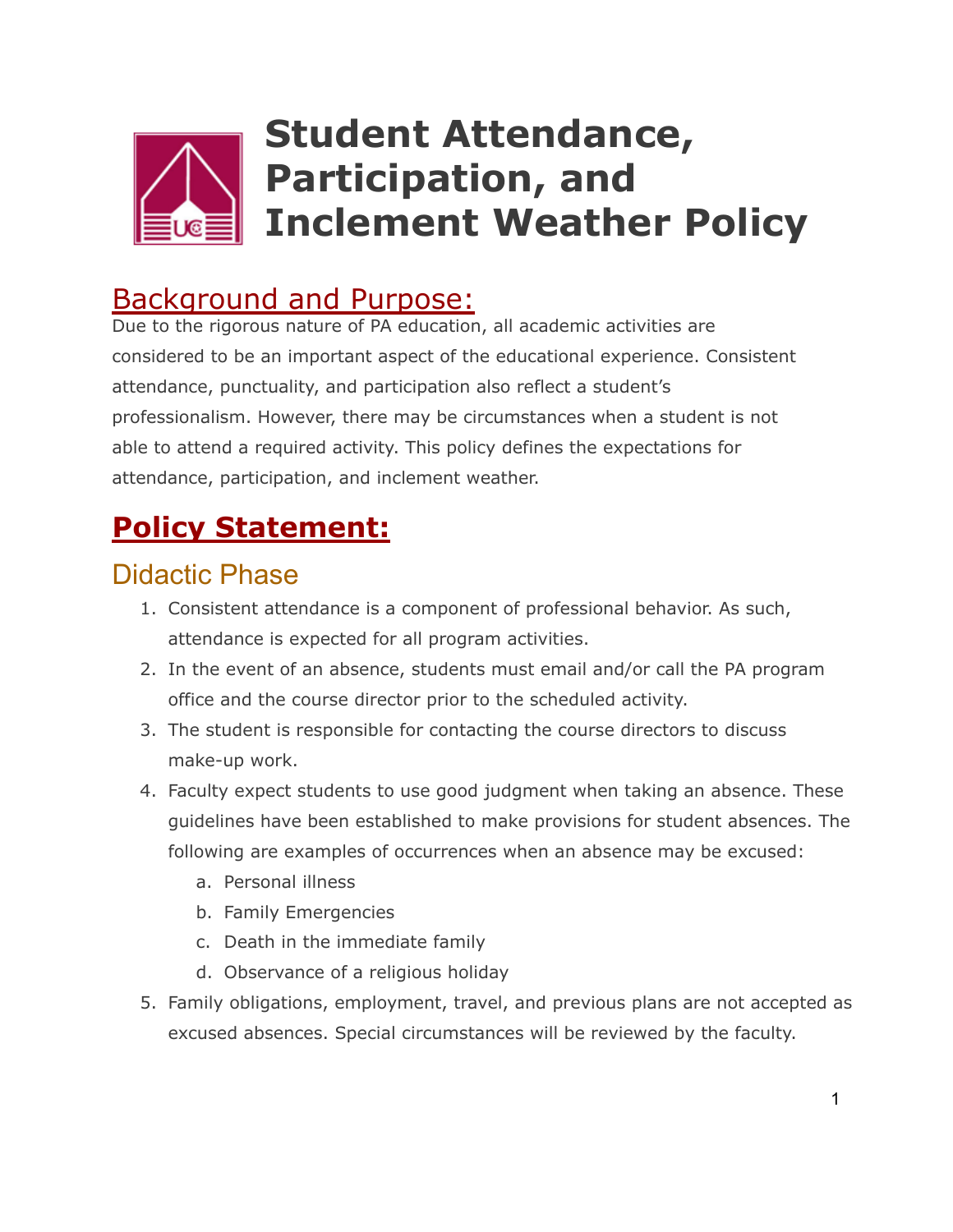- 6. Refer to the missed examination section of the Student Assessment policy.
- 7. An excused absence requires appropriate documentation, including but not limited to a health care provider's excuse, obituary or death certificate, etc.
	- a. Students are allowed two days during the didactic phase in which appropriate documentation is not required. This does NOT apply to an exam, which always requires appropriate documentation of the excuse in order to make up the missed exam.

#### Clinical Phase

- 1. Consistent attendance is a component of professional behavior. As such, attendance is expected at rotations per the agreed upon schedule determined by the clinical site.
- 2. In the event of an absence, students submit the absence in Exxat for approval. Students must also notify the preceptor. Notification of the absence should be done prior to the absence.
- 3. Faculty expect students to use good judgment when taking an absence. These guidelines have been established to make provisions for student absences. The following are examples of occurrences when an absence may be excused:
	- a. Personal illness
	- b. Family Emergencies
	- c. Death in the immediate family
	- d. Observance of a religious holiday
- 4. Family obligations, employment, travel, job interviews, study time, and previous plans are not accepted as excused absences. Special circumstances will be reviewed by the faculty.
- 5. An excused absence requires appropriate documentation, including but not limited to a health care provider's excuse, obituary or death certificate, etc.
	- a. Students are allowed two days during the clinical phase in which appropriate documentation is not required. This does NOT apply to an exam, which always requires appropriate documentation of the excuse in order to make up the missed exam.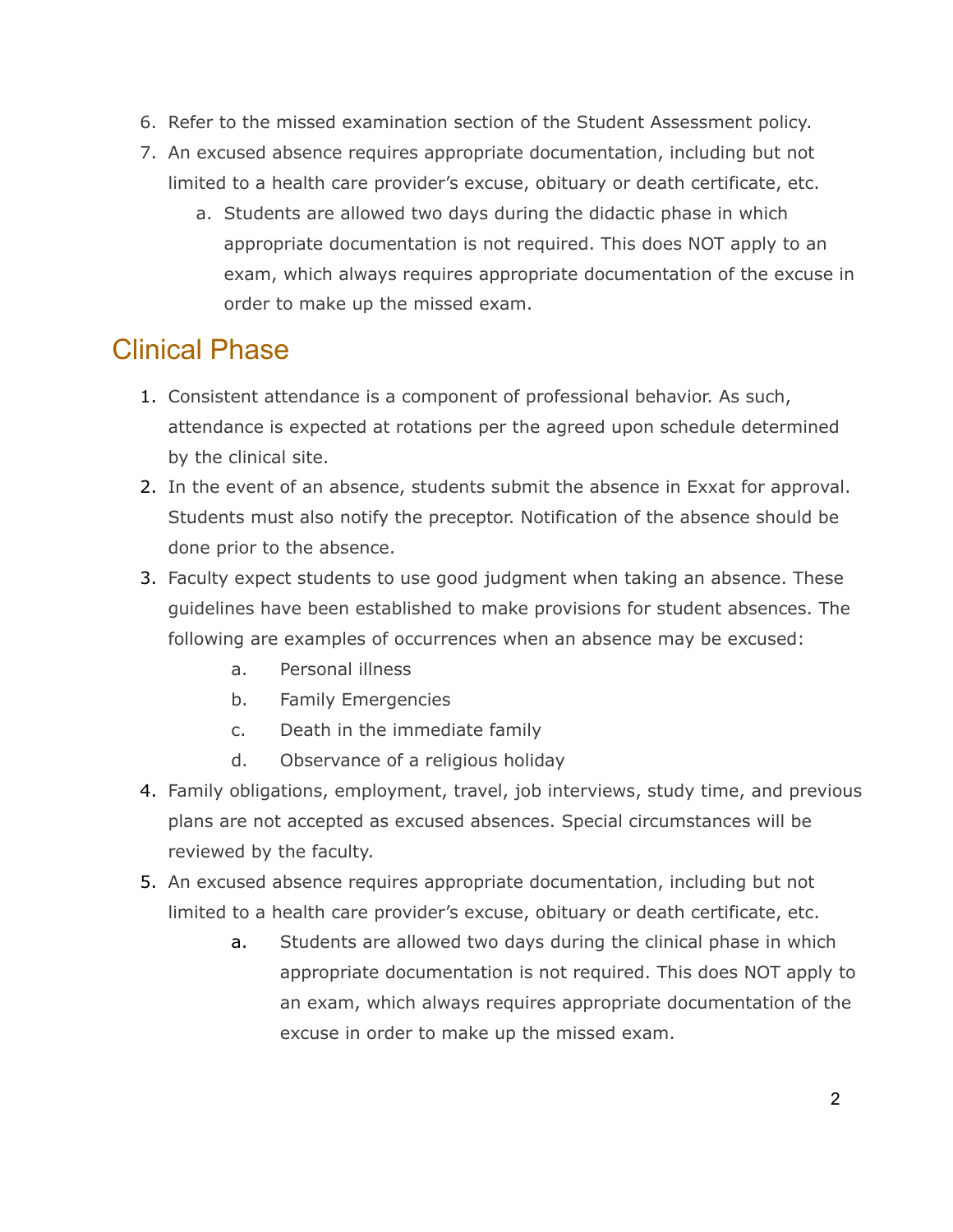- i. The absence must still be considered excused and is not meant to be used as a personal day.
- 6. Students are expected to be at their assigned clinical site an average of 40 hours per week.
- 7. Absences will be made up per the discretion of the Director of Clinical Education and the clinical site.
- 8. Attendance at the WVAPA or AAPA conference is required in the Spring semester in which clinicals begin.

#### Unexcused Absences

- 1. An absence is determined to be excused or unexcused by the course director during the didactic phase, except in the case of a missed examination, in which the entire faculty makes the determination. An absence during the clinical phase will be determined to be excused or unexcused by the Director of Clinical Education.
- 2. Unexcused absence in either the didactic or clinical phase is considered unprofessional and may result in formal evaluation of a student's professionalism and remedial action.

#### **Participation**

- 1. Multiple modalities are utilized by the program to ensure program outcomes are being met. To maximize learning, students must actively participate in all learning activities, such as required readings and other preparation needed before class, class discussions, class assignments, team-based case studies, and laboratory skill sessions. Failure to actively participate in program requirements is considered unprofessional behavior.
- 2. Students are required to participate as a patient model during laboratory sessions and skills assessments.